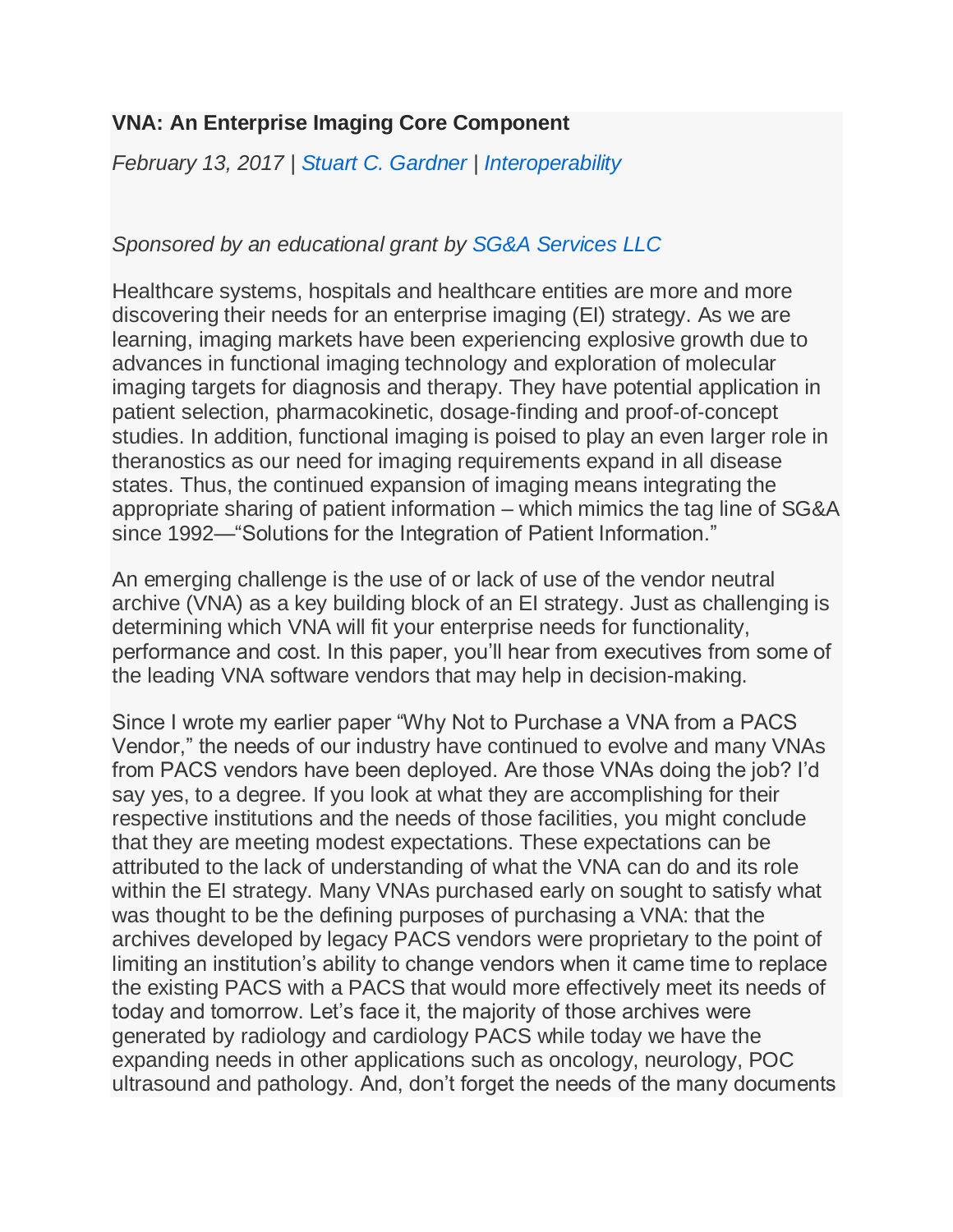structured and unstructured that need to be affiliated with the appropriate patient and thus the need for cross document sharing and XDS and XDS‐I.

Let's take a look at the role of the VNA and what might we define as the more effective use. A popular concept of late has been a "deconstructed PACS." All told, this is a "best of breed" solution for limited applications of radiology and cardiology PACS with an image-enabling capability for the EMR that include an enterprise viewer which is a necessity. However, when we take a look at what a properly configured and deployed VNA can provide, it is much more. Isn't it an archive? For patient information? And, isn't it supposed to make this patient information available to anyone with the proper credentials and privileges? In thinking further about this, I began questioning "what's the difference between an EMR and the VNA? There is a 'huge' cost difference?" The multiples are staggering. Don't we focus on workflow with the VNA? Don't we focus on workflow with the EMR? In reality, there are several functional differences such as order writing/generation and the management of the patient from the point of encounter. Shouldn't these work hand-in-hand? Absolutely.

We also have a growing security concern in healthcare IT today. Focusing solely on the EHR as your organizational strategy and leaving content managed departmentally and relying on numerous interfaces to access is only creating a growing risk factor of ungoverned unsecured data silos. Clearly a centralized IT-managed VNA can play a greater role in the security of the patient's medical record moving forward.

My questions are meant to drive the thought processes to define, in‐depth, the role of the VNA in the enterprise and, in particular, its role in the ever-growing enterprise imaging strategy. We are spending hundreds of millions of dollars on technology to acquire and manage patient information and still struggling with the strategy. This is where governance can begin to play a role and sort out the role of the VNA and its integration to the EMR. This still-emerging role of the VNA will be quite significant as imaging continues to grow not just in diagnostics, but in therapy planning and therapy itself and the emerging area of theranostics. With the growing applications of genomics and the resultant customized medications, we are early in our needs for managing our patient information. The VNA management system may facilitate earlier stage decisions to continue, discontinue or modify treatment of disease. This has significant clinical, operational and financial ramifications.

As we address these questions, we need to define the ongoing question of governance: Who is responsible for the management of the VNA? Who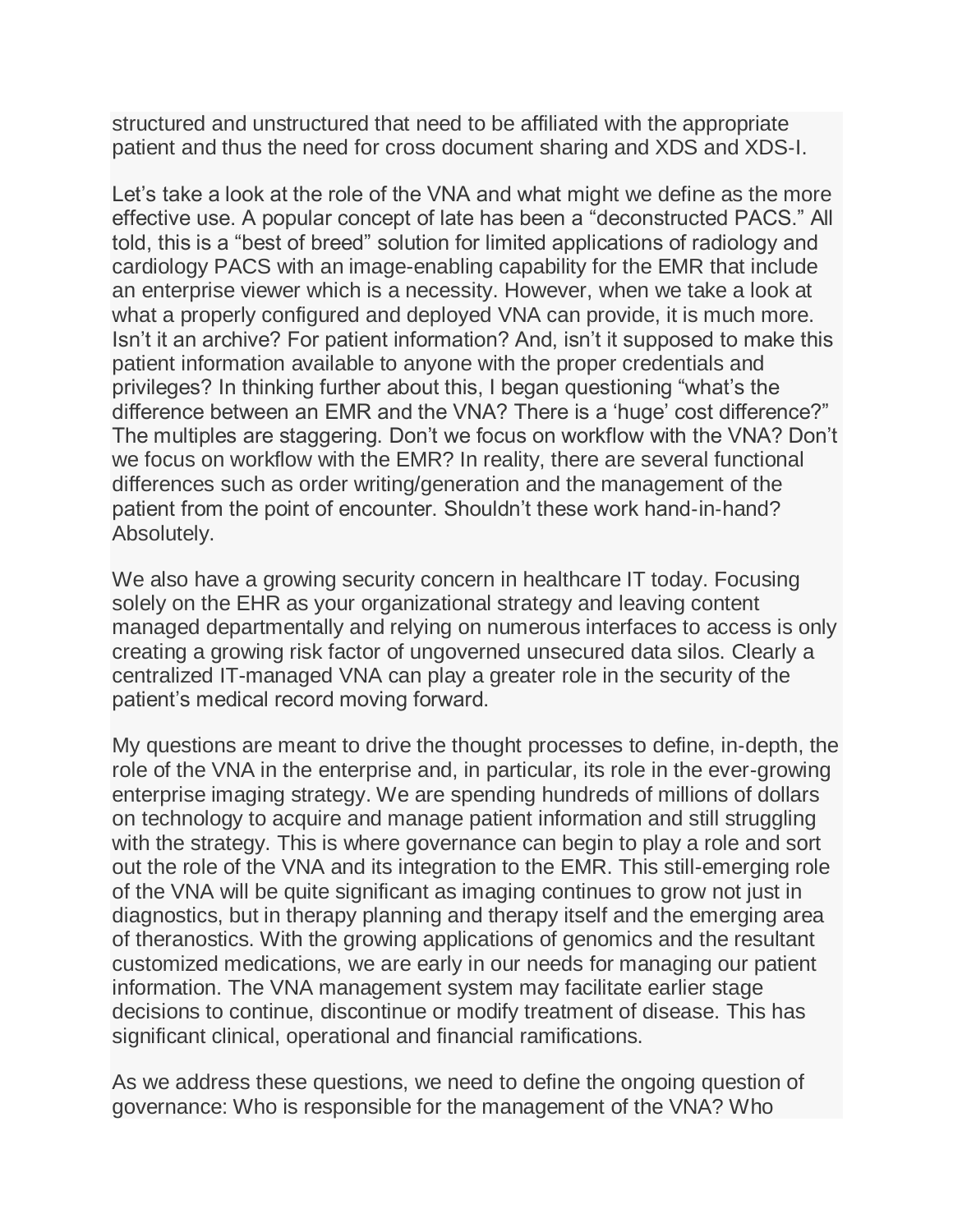operates it? It obviously resides in the I.T. department, however, its operations are dependent on the input of the clinical side of the house. We have been experiencing similar issues in the operations and maintenance of our PACS since the early days which was the driver for starting the SG&A School of PACS Administration. Our clients needed help. Today, these same clients are still learning.

So I decided to turn to the experts for some answers on the role and objectives of an effective VNA. I asked Bill Lacy, VP of Medical Informatics at FUJIFILM Medical Systems, to comment on their position as a VNA vendor in today's market, considering FUJIFILM is a PACS market share leader and now through the acquisition of TeraMedica, also a VNA vendor. "As a PACS vendor that eight-plus years ago began our VNA journey by starting to build a standards based VNA capability from within our PACS, and quickly realized that was a flawed strategy as the imaging need was exploding beyond radiology where workflows and data types were diverse, we in a way validated your original paper. We quickly took a new approach, realizing that enterprise imaging was much more than decoupling PACS and having better DICOM ILM management. We acquired TeraMedica so we would have an independent, truly neutral, content management system for the core of our enterprise imaging solution. As we move forward, you will see us leverage our Sonosite ultrasound and endoscopy businesses in our enterprise imaging solution and, of course, yes also our image visualization technology. We agree, VNA needs to be an independent organizational technology, offering new levels of PHI content security and access, but we believe a vendor with a deep understanding of broad departmental imaging workflows, combined with the right VNA and enterprise viewing technology is unique in today's market."

For more perspective, I reached out to Michael Dolan, the Global Vice President of Lexmark. As he sees it, "We view a true VNA as a platform that enables healthcare enterprises to manage data, share inside or outside the organization and integrate with many applications, including EMR and EHRs. With an enterprise VNA, there is the ability to segregate and preserve information derived across multiple hospitals and departments within the organization. The VNA also must have the ability to federate the information and provide secure access based on leveraging Active Directory or LDAP through various

PACS, EMRs and other applications like a Zero Footprint (ZFP) EMR integrated Enterprise Viewer. A key VNA requirement is to provide one information lifecycle management (ILM) "console" enacting clinical aspects of how the data are retained, moved or compressed. One ILM user interface